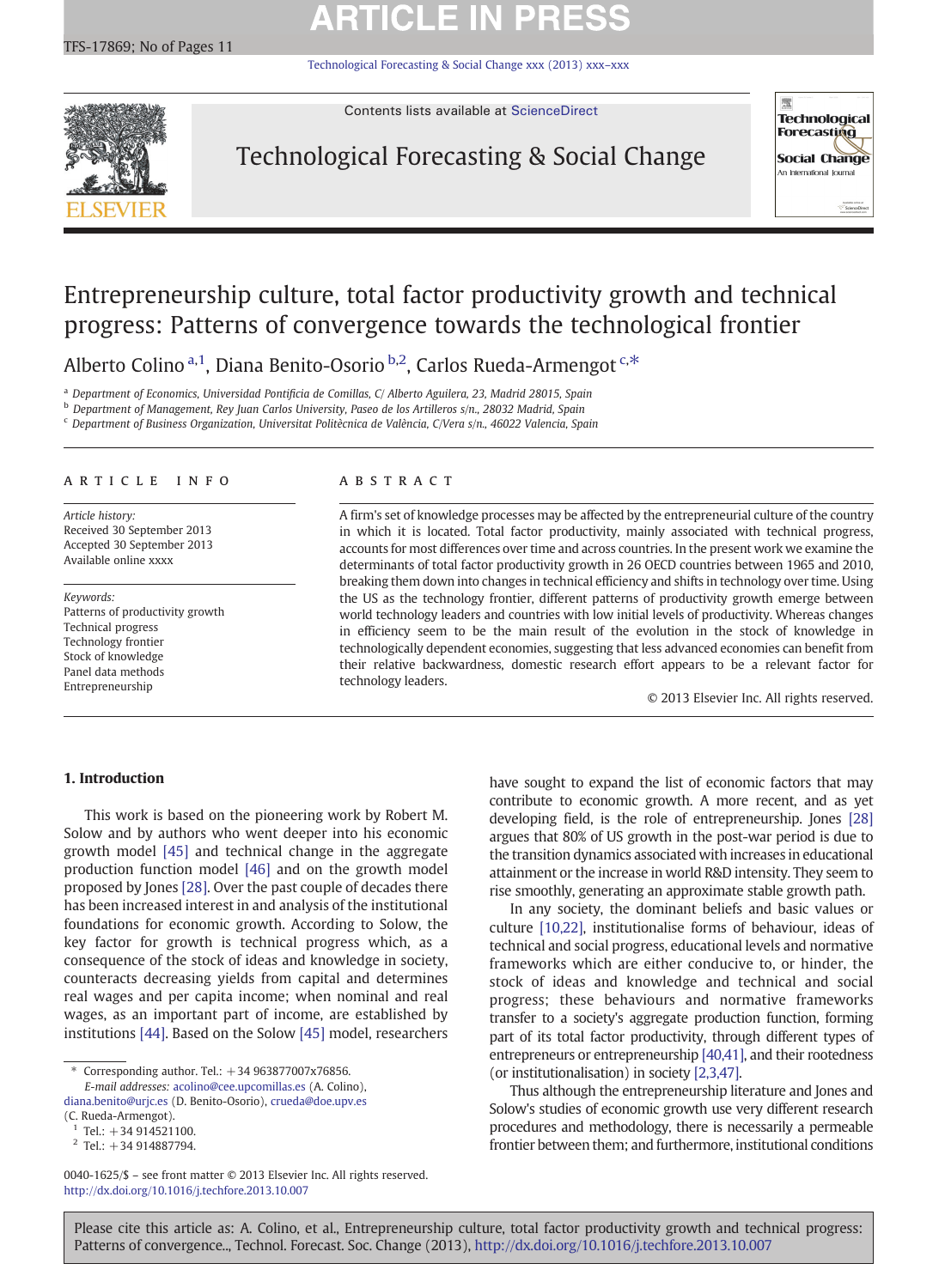that guide behaviour and establish normative frameworks are essential for producing one set of outcomes or another in the accumulation of ideas, innovation and growth in the countries examined (see [Appendix A](#page--1-0)), as the technical progress function establishes (i. e. expressions [\(12\) and \(13\)](#page--1-0) in the formulation). The independent term  $\beta_1$  ( $\beta_{1i} = \beta_1 + u_i$ ) in the technical progress function [\(13\)](#page--1-0) reflects the dimension of culture and entrepreneurship in each country.

Some of the conclusions of this present study, apparently quite separate from the entrepreneurship literature, are nevertheless useful for institutional policies on entrepreneurs. One of these conclusions is that the domestic research effort in countries close to the technological frontier (represented by the United States) has positive, significant consequences for those countries, whereas for less advanced countries, greater benefit can come from importing goods which incorporate technical advances and foreign direct investment. A country's culture and entrepreneurs play an important role in both cases, because entrepreneurs discover opportunities [\[43\]](#page--1-0) and also create them.

At a macroeconomic level, this article addresses the important question of the factors that determine living standards all over the world, that is, what determines per capita incomes and growth rates of economies over the long run?

From the outset the economic growth literature has shown theoretically and empirically, the predominance of the classical Solow's residual over factor accumulation (i.e. physical and human capital) in the explanation of growth. As a result, total factor productivity (TFP), which is mainly determined by technical progress, appears as the principal component in the description of countries' economic performances over time, and also seems to account for the bulk of the differences in income levels and growth rates. $3$  In addition, the empirical literature suggests that technological diffusion matters, and therefore, countries with low initial levels of productivity can benefit from ideas created abroad. This idea is linked to the growing research interest in how organizational knowledge is generated, transferred and implemented [\[37\].](#page--1-0) We think that this knowledge is not simply the sum of all the stages and processes in each firm, the country where the company is located may also have an impact. Moreover, regarding organizational culture, Hofstede et al. [\[25\]](#page--1-0) highlight that there is a significant difference between national culture and organizational culture, nevertheless, firms are embedded in societies defined by certain national culture values [\[10\]](#page--1-0). For this reason we think that the institutional context of a firm has become important once more.

Thus, the purpose of this paper is to provide evidence of patterns of total factor productivity growth (explicitly including TFP catch-up). With that aim we endogenize and estimate total factor productivity in the framework of an economic growth model. Subsequently, we decompose total factor productivity growth into catch-up and technical change to distinguish diffusion of technology and innovation respectively.

We apply our convergence model to a sample of OECD countries over the period 1965–2010. Each country is compared to the United States, which is considered to be the technology

frontier.4 We find differential behaviour in countries closer to the frontier with respect to countries with less developed technological knowledge.

The paper is organized as follows. First, in [Section 1](#page-0-0) we outline the growth model proposed by Jones, 'in which long-run growth is driven by the discovery of new ideas throughout the world' ([\[28\]](#page--1-0), p. 221), which we use to compute total factor productivity. Then we briefly describe the background of the technical progress function evaluated here that incorporates catch-up with the technology frontier, assumed to be the United States, for our sample of industrialized countries. In [Section 3](#page--1-0) we proceed to the empirical verification of the technology frontier convergence model. Finally, in [Section 4](#page--1-0) we critically examine some of the assumptions and implications of the model, focusing on the role of human capital and stocks of ideas.

### 2. The growth model and entrepreneurship

There is a long-standing tradition of belief in the value of entrepreneurship as a factor in economic growth. Smith [\[42\]](#page--1-0) recognized the role of profit-seeking entrepreneurs in expanding markets through the ever-increasing division of labour. Holcombe [\[26\],](#page--1-0) following Kirzner [\[29\]](#page--1-0), believes that entrepreneurship, once included in the standard neo-classical growth model fleshes out the process by which the factors of production interact to create economic growth.

From this point, the theory of economic growth distinguishing production growth is explained by an increase in the primary resources of capital and labour employed in production and the growth of total factor productivity. The theory of economic growth includes institutional, market and company internal factors that explain the differences in welfare between countries at any given moment in time [\[6,31,39,45\]](#page--1-0). The initial hypothesis in the economic theory of entrepreneurship is that the economy is endowed with certain factors. Entrepreneurship contributes to production through a combination of productive factors (capital and labour), and therefore more entrepreneurial resource allocation implies higher levels of production and well-being. Lazear [\[30\]](#page--1-0) states that entrepreneurs are the single most important players in a modern economy and Henderson [\[24\]](#page--1-0) claims that entrepreneurs create economic growth in their communities by forming new firms. To capture that role economic growth models have expanded to incorporate various measures of entrepreneurship.

Incorporating entrepreneurship into a model of economic growth makes it apparent that the engine of economic growth is entrepreneurship, not technological advance or investment in human capital per se and that doing so fills in the institutional details to help make the growth process more understandable [\[26\].](#page--1-0)

Following Jones [\[28\],](#page--1-0) the aggregate production function can be represented as

$$
Y_t = A_t^{\sigma} K_t^{\alpha} H_{Yt}^{1-\alpha},\tag{1}
$$

where  $A_t$  is the total stock of knowledge available to this economy,  $K_t$  is the aggregate capital stock, and  $H_{Yt}$  is the total

<sup>4</sup> In this respect we have followed Fare et al. [\[16\]](#page--1-0) who noted that: United States is the only country determining the frontier in the constant returns to scale version of technology.

<sup>&</sup>lt;sup>3</sup> See for example; Hall and Jones [\[20\]](#page--1-0) or Easterly and Levine [\[14\].](#page--1-0)

Please cite this article as: A. Colino, et al., Entrepreneurship culture, total factor productivity growth and technical progress: Patterns of convergence.., Technol. Forecast. Soc. Change (2013), <http://dx.doi.org/10.1016/j.techfore.2013.10.007>